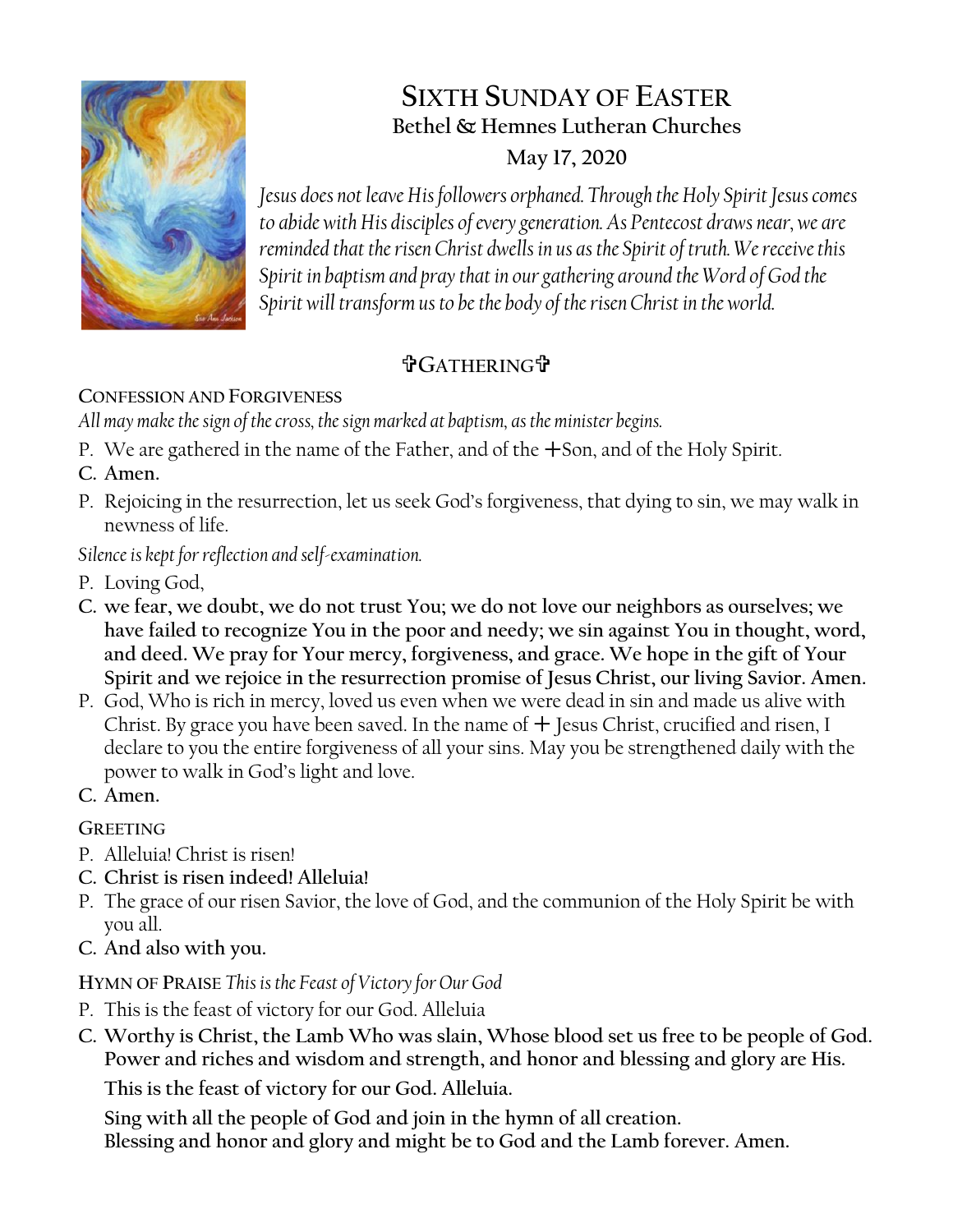#### **This is the feast of victory for our God, for the Lamb Who was slain has begun His reign. Alleluia. Alleluia!**

**PRAYER OF THE DAY**

- P. O God, from Whom all things come: Lead us by the inspiration of your Spirit to think those things which are right, and by Your goodness help us to do them; through Your Son, Jesus Christ our Lord, Who lives and reigns with You and the Holy Spirit, one God, now and forever.
- C. **Amen**.

#### **WORD**

#### **FIRST READING: Acts 17:22–31**

*In Athens, Paul faces the challenge of proclaiming the gospel to Greeks who know nothing of either Jewish or Christian tradition. He proclaims that the "unknown god" whom they worship is the true Lord of heaven and earth Who will judge the world with justice through Jesus, Whom God has raised from the dead.*

Then Paul stood in front of the Areopagus and said, "Athenians, I see how extremely religious you are in every way. <sup>23</sup>For as I went through the city and looked carefully at the objects of your worship, I found among them an altar with the inscription, 'To an unknown god.' What therefore you worship as unknown, this I proclaim to you.

 $^{24}$ The God Who made the world and everything in it, He Who is Lord of heaven and earth, does not live in shrines made by human hands, <sup>25</sup>nor is He served by human hands, as though He needed anything, since He Himself gives to all mortals life and breath and all things. <sup>26</sup>From one ancestor He made all nations to inhabit the whole earth, and He allotted the times of their existence and the boundaries of the places where they would live, <sup>27</sup>so that they would search for God and perhaps grope for Him and find Him—though indeed He is not far from each one of us.  $^{28}$ For 'In Him we live and move and have our being'; as even some of your own poets have said, 'For we too are His offspring.'

 $^{29}$ Since we are God's offspring, we ought not to think that the deity is like gold, or silver, or stone, an image formed by the art and imagination of mortals.<sup>30</sup>While God has overlooked the times of human ignorance, now He commands all people everywhere to repent, <sup>31</sup>because He has fixed a day on which He will have the world judged in righteousness by a man whom He has appointed, and of this He has given assurance to all by raising Him from the dead."

The Word of the Lord. **Thanks be to God.**

#### **Psalm 66:7–18**

Bless our God, you peoples; make the voice of His praise to be heard, **<sup>8</sup>Who holds our souls in life,**

**and will not allow our feet to slip.**

<sup>9</sup>For You, O God, have proved us;

You have tried us just as silver is tried.

**<sup>10</sup>You brought us into the snare;**

## **You laid heavy burdens upon our backs.**

<sup>11</sup>You let enemies ride over our heads; we went through fire and water, but You brought us out into a place of refreshment.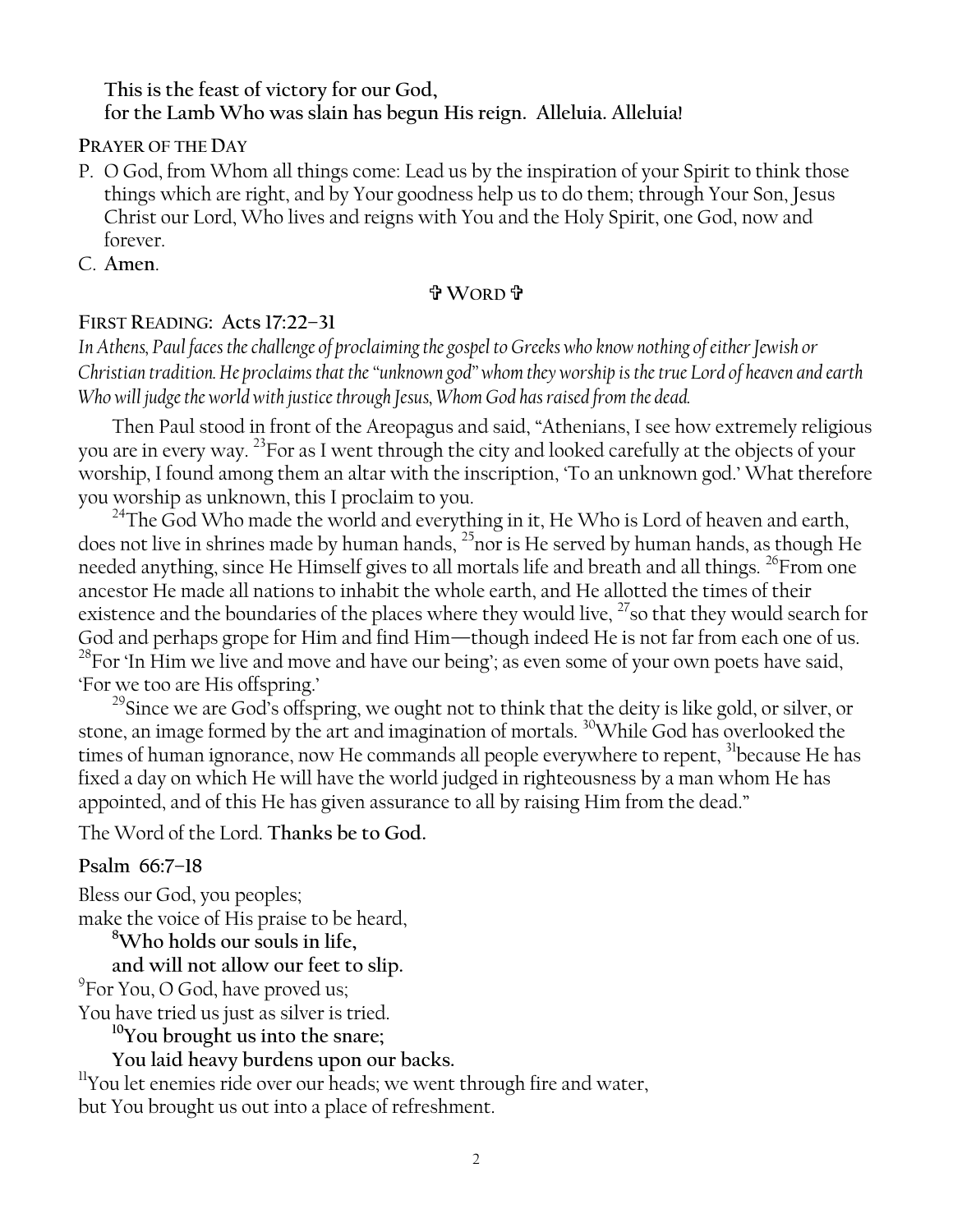**<sup>12</sup>I will enter Your house with burnt-offerings and will pay You my vows,**

which I promised with my lips and spoke with my mouth when I was in trouble. <sup>13</sup>I will offer You sacrifices of fat beasts with the smoke of rams;

I will give You oxen and goats.

**<sup>14</sup>Come and listen, all you who fear God,**

**and I will tell you what He has done for me.**

<sup>15</sup>I called out to Him with my mouth,

and His praise was on my tongue.

**<sup>16</sup>If I had found evil in my heart,**

**the Lord would not have heard me;**

<sup>17</sup>but in truth God has heard me;

He has attended to the voice of my prayer.

**<sup>18</sup>Blessed be God, Who has not rejected my prayer, nor withheld His love from me.**

#### **SECOND READING: 1 Peter 3:13–22**

*Christians have a zeal for doing what is right in God's eyes no matter what the circumstances because in baptism we are saved and made alive. Thus our Christian beliefs and behavior are to be a matter of public record just as our baptism is.*

Now who will harm you if you are eager to do what is good? <sup>14</sup>But even if you do suffer for doing what is right, you are blessed. Do not fear what they fear, and do not be intimidated, <sup>15</sup>but in your hearts sanctify Christ as Lord. Always be ready to make your defense to anyone who demands from you an accounting for the hope that is in you; <sup>16</sup>yet do it with gentleness and reverence. Keep your conscience clear, so that, when you are maligned, those who abuse you for your good conduct in Christ may be put to shame.  $^{17}$  For it is better to suffer for doing good, if suffering should be God's will, than to suffer for doing evil. <sup>18</sup>For Christ also suffered for sins once for all, the righteous for the unrighteous, in order to bring you to God. He was put to death in the flesh, but made alive in the spirit, <sup>19</sup>in which also He went and made a proclamation to the spirits in prison,  $^{20}$  who in former times did not obey, when God waited patiently in the days of Noah, during the building of the ark, in which a few, that is, eight persons, were saved through water. <sup>21</sup>And baptism, which this prefigured, now saves you — not as a removal of dirt from the body, but as an appeal to God for a good conscience, through the resurrection of Jesus Christ, <sup>22</sup>Who has gone into heaven and is at the right hand of God, with angels, authorities, and powers made subject to Him.

The Word of the Lord. **Thanks be to God.**

#### **GOSPEL ACCLAMATION**

Hallelujah! Jesus lives! He is now the Living One; From the gloomy halls of death Christ, the Conqueror, has gone, Bright forerunner to the skies of His people, yet to rise.

#### **HOLY GOSPEL**: **John 14:15–21**

*John's gospel is concerned for the faith of disciples who no longer have Jesus with them physically. Jesus promises that they will receive the Spirit and that He will continue to reveal Himself to those who love Him.*

**C.** *(spoken)* **Glory to you, O Lord.**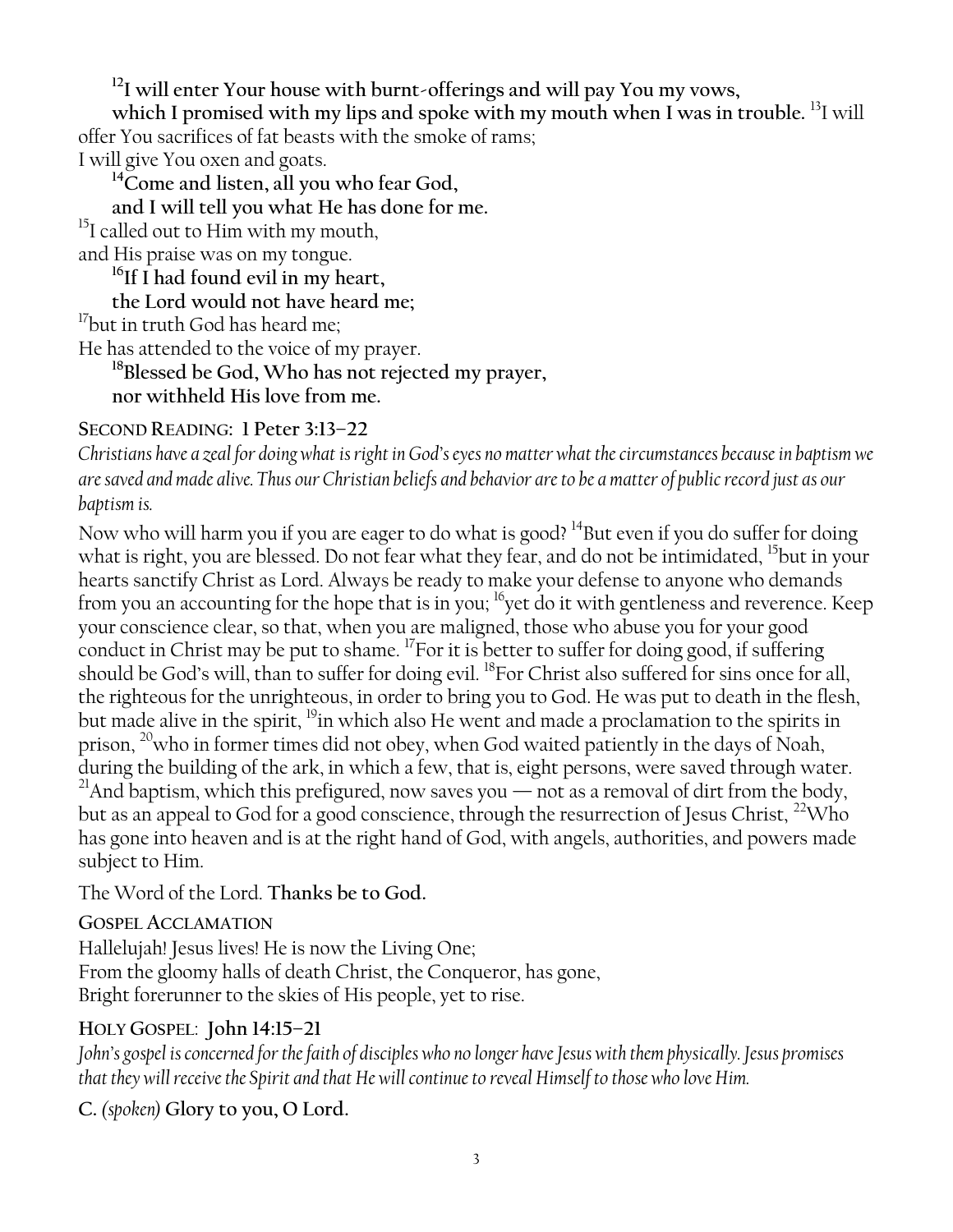[Jesus said to the disciples:] "If you love Me, you will keep My commandments. <sup>16</sup>And I will ask the Father, and He will give you another Advocate, to be with you forever. <sup>17</sup>This is the Spirit of truth, Whom the world cannot receive, because it neither sees Him nor knows Him. You know Him, because He abides with you, and He will be in you.

<sup>18</sup>"I will not leave you orphaned; I am coming to you. <sup>19</sup>In a little while the world will no longer see Me, but you will see Me; because I live, you also will live. <sup>20</sup>On that day you will know that I am in My Father, and you in Me, and I in you.  $^{21}$ They who have My commandments and keep them are those who love Me; and those who love Me will be loved by My Father, and I will love them and reveal Myself to them."

P. The Gospel of the Lord.

**C.** *(spoken)* **Praise to you, O Christ.**

**SERMON**

**HYMN OF THE DAY** *Come Down, O Love Divine*

| $\overline{\mathbf{v}}$<br>di<br>out this<br>soul_ of<br>1 Come down, O<br>love<br>vine,<br>seek<br>mine<br>till<br>earth $-1y$<br>2 O<br>let<br>free<br>ly<br>burn,<br>pas - sions<br><sub>it</sub><br>turn<br>$\sim$ $-$<br>which the<br>the<br>with<br>soul_ will<br>3 And<br>year - ning<br>long<br>SO <sub>1</sub><br>strong<br>vi - sit it with your own ar- dor_ glo - wing: O<br>and<br>$Com-for - ter,$<br>draw<br>dust and ash-es in its heat con-su - ming: and let your glo -rious<br>to<br>far sur-pass the power of hu-man tel - ling: for<br>shall<br>none can guess God's<br>and<br>kin - dle<br>with - in my heart<br>it,<br>near,<br>pear,<br>your<br>ap<br>clothe<br>shine<br>sight,<br>and<br>light<br>me<br>round, the<br>e - ver<br>on<br>my<br>the<br>$Ho - ly$<br>till<br>place, where<br>in<br>grace<br>love cre-ates<br>a<br>$\bullet$<br>ho<br>flame<br>wing.<br><b>ly</b><br>bes<br>to<br>while<br>path<br>$i\mathbf{l}$<br>lu<br>ming.<br>my<br>rit<br>Spi<br>makes<br>ling.<br>dwel<br>a. |  |  |  |  |  |  |  |
|-------------------------------------------------------------------------------------------------------------------------------------------------------------------------------------------------------------------------------------------------------------------------------------------------------------------------------------------------------------------------------------------------------------------------------------------------------------------------------------------------------------------------------------------------------------------------------------------------------------------------------------------------------------------------------------------------------------------------------------------------------------------------------------------------------------------------------------------------------------------------------------------------------------------------------------------------------------------------------------------------------------------------|--|--|--|--|--|--|--|
|                                                                                                                                                                                                                                                                                                                                                                                                                                                                                                                                                                                                                                                                                                                                                                                                                                                                                                                                                                                                                         |  |  |  |  |  |  |  |
|                                                                                                                                                                                                                                                                                                                                                                                                                                                                                                                                                                                                                                                                                                                                                                                                                                                                                                                                                                                                                         |  |  |  |  |  |  |  |
|                                                                                                                                                                                                                                                                                                                                                                                                                                                                                                                                                                                                                                                                                                                                                                                                                                                                                                                                                                                                                         |  |  |  |  |  |  |  |
|                                                                                                                                                                                                                                                                                                                                                                                                                                                                                                                                                                                                                                                                                                                                                                                                                                                                                                                                                                                                                         |  |  |  |  |  |  |  |
|                                                                                                                                                                                                                                                                                                                                                                                                                                                                                                                                                                                                                                                                                                                                                                                                                                                                                                                                                                                                                         |  |  |  |  |  |  |  |
|                                                                                                                                                                                                                                                                                                                                                                                                                                                                                                                                                                                                                                                                                                                                                                                                                                                                                                                                                                                                                         |  |  |  |  |  |  |  |
|                                                                                                                                                                                                                                                                                                                                                                                                                                                                                                                                                                                                                                                                                                                                                                                                                                                                                                                                                                                                                         |  |  |  |  |  |  |  |
|                                                                                                                                                                                                                                                                                                                                                                                                                                                                                                                                                                                                                                                                                                                                                                                                                                                                                                                                                                                                                         |  |  |  |  |  |  |  |
|                                                                                                                                                                                                                                                                                                                                                                                                                                                                                                                                                                                                                                                                                                                                                                                                                                                                                                                                                                                                                         |  |  |  |  |  |  |  |
|                                                                                                                                                                                                                                                                                                                                                                                                                                                                                                                                                                                                                                                                                                                                                                                                                                                                                                                                                                                                                         |  |  |  |  |  |  |  |
|                                                                                                                                                                                                                                                                                                                                                                                                                                                                                                                                                                                                                                                                                                                                                                                                                                                                                                                                                                                                                         |  |  |  |  |  |  |  |
|                                                                                                                                                                                                                                                                                                                                                                                                                                                                                                                                                                                                                                                                                                                                                                                                                                                                                                                                                                                                                         |  |  |  |  |  |  |  |
|                                                                                                                                                                                                                                                                                                                                                                                                                                                                                                                                                                                                                                                                                                                                                                                                                                                                                                                                                                                                                         |  |  |  |  |  |  |  |
|                                                                                                                                                                                                                                                                                                                                                                                                                                                                                                                                                                                                                                                                                                                                                                                                                                                                                                                                                                                                                         |  |  |  |  |  |  |  |
|                                                                                                                                                                                                                                                                                                                                                                                                                                                                                                                                                                                                                                                                                                                                                                                                                                                                                                                                                                                                                         |  |  |  |  |  |  |  |
|                                                                                                                                                                                                                                                                                                                                                                                                                                                                                                                                                                                                                                                                                                                                                                                                                                                                                                                                                                                                                         |  |  |  |  |  |  |  |
|                                                                                                                                                                                                                                                                                                                                                                                                                                                                                                                                                                                                                                                                                                                                                                                                                                                                                                                                                                                                                         |  |  |  |  |  |  |  |
|                                                                                                                                                                                                                                                                                                                                                                                                                                                                                                                                                                                                                                                                                                                                                                                                                                                                                                                                                                                                                         |  |  |  |  |  |  |  |
|                                                                                                                                                                                                                                                                                                                                                                                                                                                                                                                                                                                                                                                                                                                                                                                                                                                                                                                                                                                                                         |  |  |  |  |  |  |  |
|                                                                                                                                                                                                                                                                                                                                                                                                                                                                                                                                                                                                                                                                                                                                                                                                                                                                                                                                                                                                                         |  |  |  |  |  |  |  |
|                                                                                                                                                                                                                                                                                                                                                                                                                                                                                                                                                                                                                                                                                                                                                                                                                                                                                                                                                                                                                         |  |  |  |  |  |  |  |
|                                                                                                                                                                                                                                                                                                                                                                                                                                                                                                                                                                                                                                                                                                                                                                                                                                                                                                                                                                                                                         |  |  |  |  |  |  |  |
|                                                                                                                                                                                                                                                                                                                                                                                                                                                                                                                                                                                                                                                                                                                                                                                                                                                                                                                                                                                                                         |  |  |  |  |  |  |  |
|                                                                                                                                                                                                                                                                                                                                                                                                                                                                                                                                                                                                                                                                                                                                                                                                                                                                                                                                                                                                                         |  |  |  |  |  |  |  |
|                                                                                                                                                                                                                                                                                                                                                                                                                                                                                                                                                                                                                                                                                                                                                                                                                                                                                                                                                                                                                         |  |  |  |  |  |  |  |
|                                                                                                                                                                                                                                                                                                                                                                                                                                                                                                                                                                                                                                                                                                                                                                                                                                                                                                                                                                                                                         |  |  |  |  |  |  |  |
|                                                                                                                                                                                                                                                                                                                                                                                                                                                                                                                                                                                                                                                                                                                                                                                                                                                                                                                                                                                                                         |  |  |  |  |  |  |  |

**THE APOSTLES' CREED**

I believe in God, the Father almighty,

creator of heaven and earth.

I believe in Jesus Christ, His only Son, our Lord.

He was conceived by the power of the Holy Spirit

and born of the virgin Mary.

He suffered under Pontius Pilate, was crucified, died, and was buried. He descended into hell.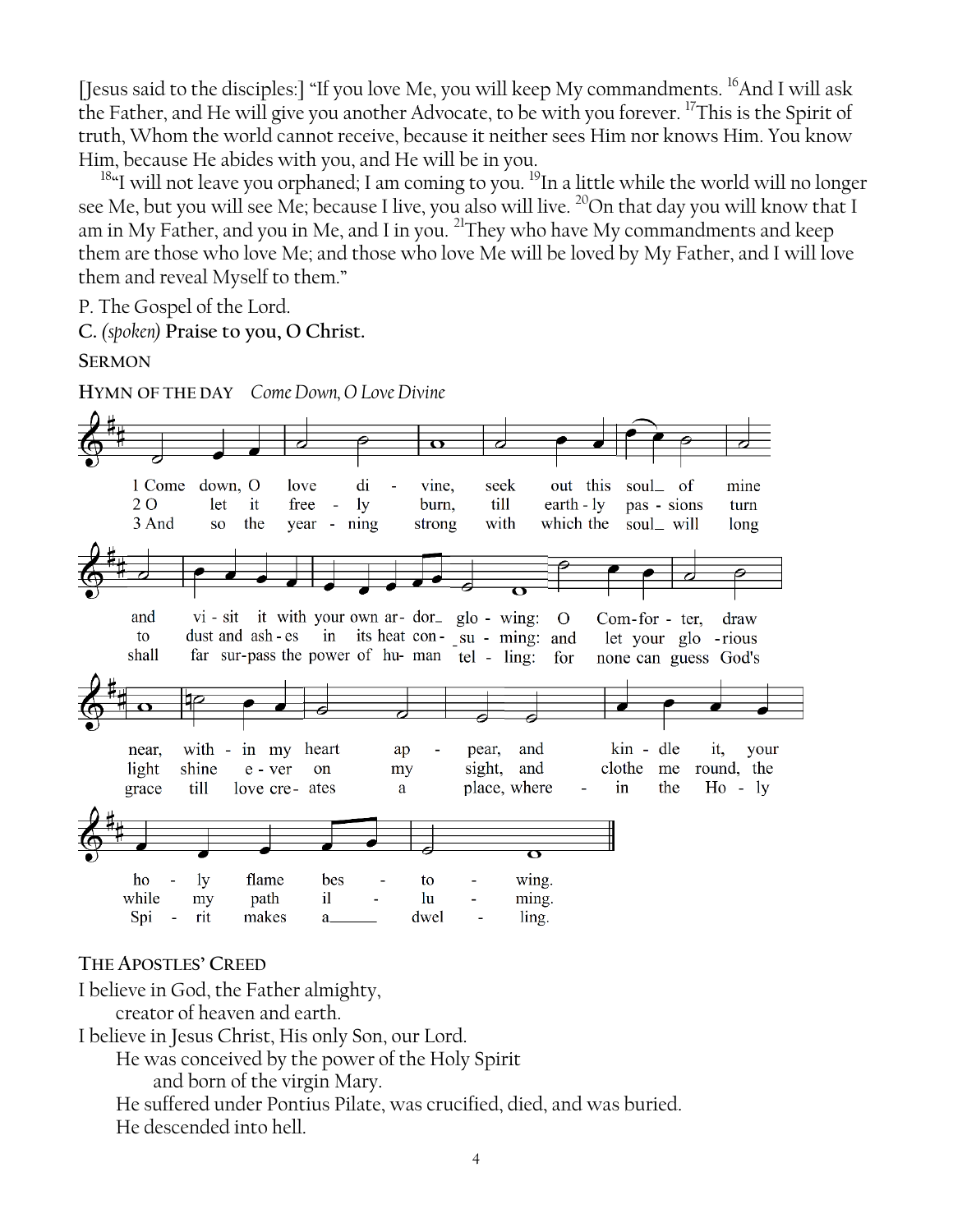On the third day He rose again.

He ascended into heaven,

and is seated at the right hand of the Father.

He will come again to judge the living and the dead. I believe in the Holy Spirit,

the holy catholic Church, the communion of saints, the forgiveness of sins, the resurrection of the body, and the life everlasting. Amen

#### **THE BLESSING OF THE ROGATION ELEMENTS**

- P. The words of the LORD are like rain on the earth,
- **C. where muddy furrows sprout and grow.**
- P. Even our land is filled with God's glory,
- **C. the soil is alive with creative power.**
- P. To be sure, the LORD will yield all that is good
- **C. and our land will yield a harvest.**
- P. God has spoken the future Righteousness goes before the LORD
- **C. and makes a road to our hearts, sustaining us with peace.**
- P. For thousands of years, believers have gathered to seek the blessing of God at the time of spring planting so that the earth might sustain their lives and grow their families. Today we participate in this ancient ritual with new perspectives and experiences while still acknowledging our dependence on the gifts of the Creator for our survival. In addition to the three traditional elements of seed, soil, and water, we add human industry, also a gift from God, whose importance to agriculture is more connected than ever.

## **Prayer for the Soil**

P. Creating God, out of the ground You formed living things. We give You thanks for the creative power that covers the earth and for the new life it births each spring. We thank You for the feel of mud between our toes, for the smell of black earth, and for the intricate cycles of life that never cease beneath the surface. Bless this soil and all soil that is planted or grazed. Empower us to be wise stewards of its use and protectors of its fertility. In the name of the one who gives us new life, Jesus Christ our Lord. **C. Amen.**

## **Prayer for the Seed**

P. Author of Life, in Your wisdom, You speak creation into being through every seed, every flower, every spore. Nourish and protect these seeds and all seeds so that the mystery of resurrection might once again sprout and grow to yield a harvest of abundance for all people. Teach us again the profound mystery of planting in faith, caring with love, for the hope of harvest. Through Jesus Christ our Lord. **C. Amen.**

## **Prayer for the Water**

P. We give You thanks, O God, for in the beginning Your Spirit moved over the waters and in the waters of baptism, You wash away our sin and call us to new life. We praise You for the rain that refreshes the earth, for the sweet satisfaction of cold water on a hot summer day, and for the moisture that sustains both plants and animals. We pray, Lord, that the rains would come when they are needed so that crops will thrive and the harvest will be abundant. In the name of Christ our Lord. **C. Amen**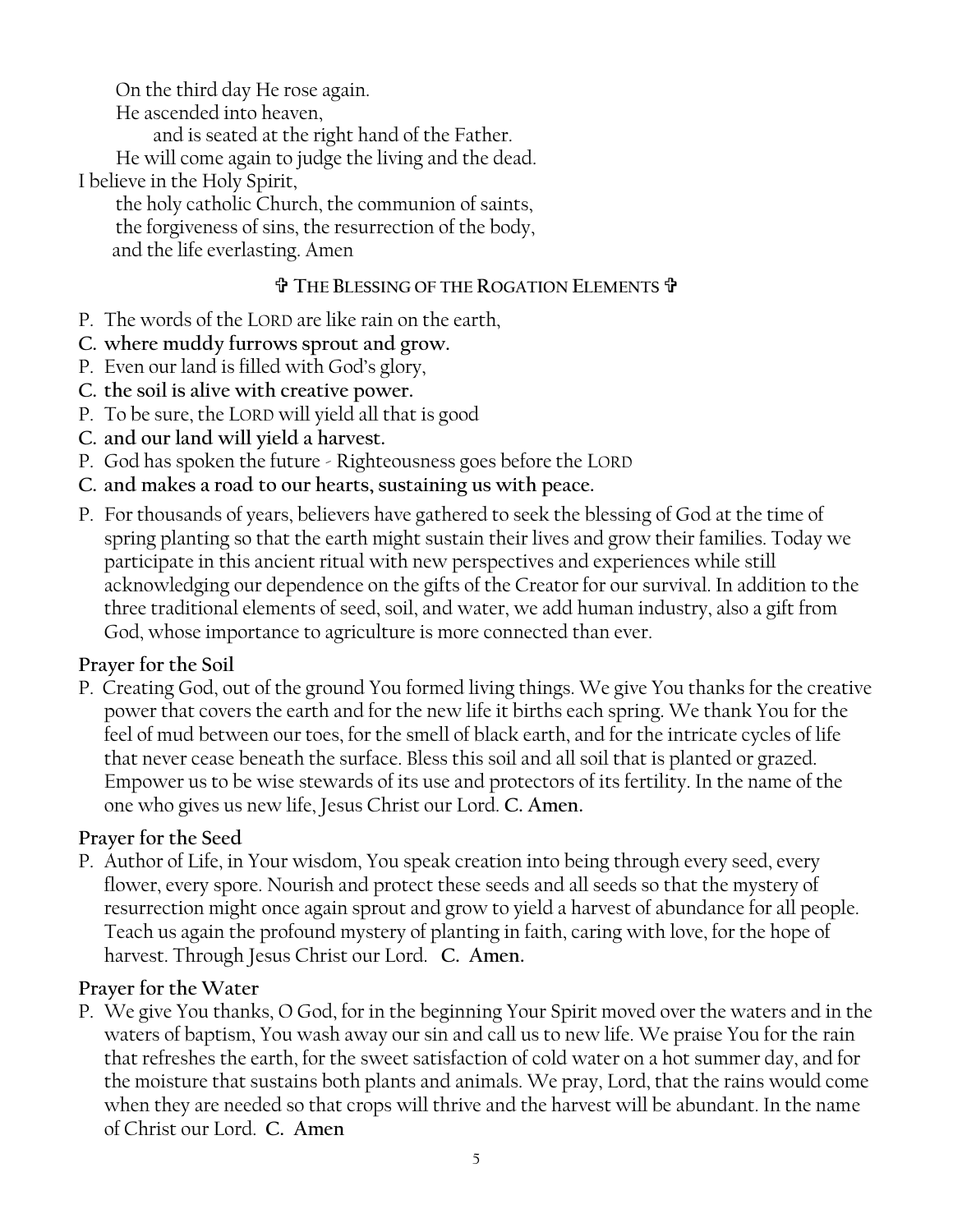#### **Prayer for Human Industry**

P. Loving God, in Your image You created humanity, male and female You created them. You have gifted us with minds that are capable of dreaming, building, exploring, and discovering. We have designed machines that ease our burdens and increase our abilities. We have uncovered some of the mysteries of life. Bless us and guide us, O Lord, so that we may wisely use the gifts of science and reason in the service of all creation and not just for selfish ends. We dedicate all agricultural equipment and technology, along with those who create it, to Your purpose and ask that You grant protection and safety to those who use it. Through Jesus Christ our Lord. **C. Amen**

#### **PRAYER**

#### **OFFERING**

*If you have not signed up for electronic giving, you can mail your offering in to Bethel (P.O. Box 126, Porter, 56280), you may drop it in the offering box at the church, or you may make your offering online at our website [\(www.bethelofporter.com\)](http://www.bethelofporter.com/).* 

#### **OFFERTORY** *He Is Arisen, Glorious Word*

He is arisen! Glorious Word! Now reconciled is God, my Lord; the gates of heav'n are open. My Jesus rose triumphantly, and Satan's arrows broken lie, destroyed hell's fiercest weapon. Oh, hear, what cheer! Christ victorious, rising glorious, life is giving. He was dead, but now is living!

#### **OFFERTORY PRAYER**

P. Blessed are You, O God, ruler of heaven and earth.

**C. Day by day You shower us with blessings. As You raised us to new life in Christ, give us glad and generous hearts, ready to praise You and to respond to those in need through Jesus Christ our Lord. Amen.**

#### **PRAYERS OF THE PEOPLE**

Still worshiping from our homes, but with our hearts bonded into one and uplifted by the promised hope of healing and resurrection, we join the people of God in all times and all places praying for the church, the world, and all those in need.

*A brief silence.*

Abiding God, come into all the homes around the globe from which Your people offer their prayers. Bless Christian leaders as they guide the church through this pandemic. Show our pastors and our church councils the way forward. Make us agents of peace in the world so the promises of Christ may be fulfilled. Lord in Your mercy,

#### **C. hear our prayer.**

Creating God, revitalize the health of oceans, rivers, lakes, springs, glaciers, and other bodies of water that give life to Your creatures. Form us unto a baptized body that protects the waters on which we rely. Lord in Your mercy,

#### **C. hear our prayer.**

Righteous God, instill in all the leaders of nations a desire for justice and the will to serve the oppressed. We pray especially for those nations in which dictatorship threatens the population.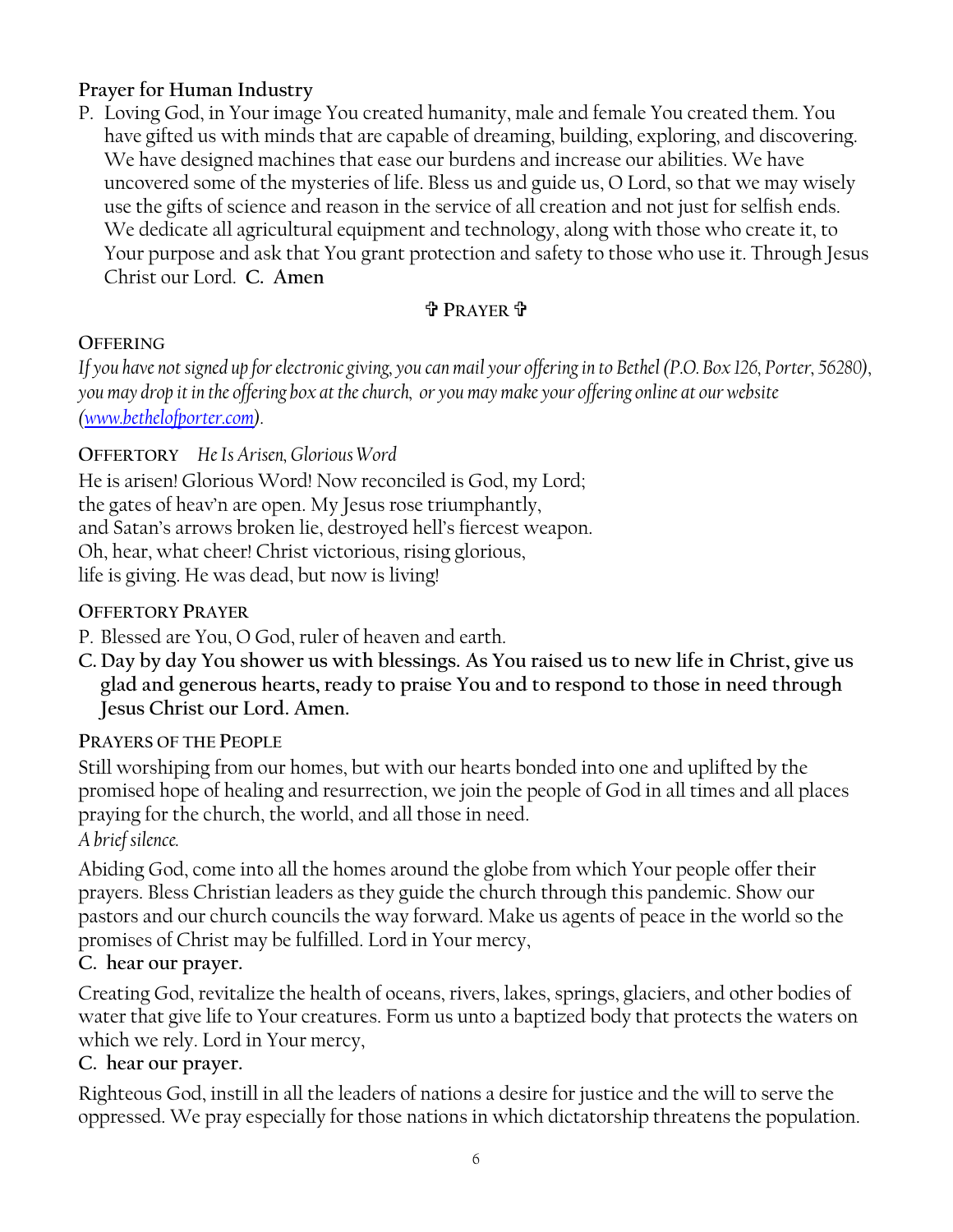Guide our nation's governors in their difficult pathway between the threat of disease and the dangers of job and income loss and isolation. Bring our legislators into agreement about how to assist those in need. Give us patience in facing our current predicament. Lord in Your mercy,

## **C. hear our prayer.**

Compassionate God, visit all who are in great need, those who suffer from the coronavirus, those living in loneliness and fear, those without jobs, and those who mourn their dead. Uphold those whose futures have been taken away from them. We pray for health care workers and for the residents in care homes, prisons, and refugee camps and for the countless persons who carry heavy burdens on their back. We pray also for Merv, Emily, Dick, Angie, Shirley, Lynette, and Bruce. Lord in Your mercy,

## **C. hear our prayer.**

Benevolent God, give the world a vaccine. Lord in Your mercy,

## **C. hear our prayer.**

Lord God, You are our Heavenly Parent, and we pray that You would embrace all orphans. Support the agencies that attend to the world's orphans. Shield orphaned children from traffickers. Give to all nations wisdom concerning the refugees who are children. Watch over all children whose usual care-givers are absent. Form us into Your children who love all whom You have made. Lord in Your mercy,

## **C. hear our prayer.**

We give you thanks, O God, for the lives and contributions of all those who are graduating. Comfort those who are saddened by the changes to cherished rituals this year. Open up the future to all graduates and empower them to go forward, shining the light of Your love before them in all that they do. We pray especially for Dylan, Ethan and Caullin. Lord in Your mercy, **C. hear our prayer.**

Eternal God, Your kingdom is here now, and it has no end. We remember the saints who have gone before us, especially those who have died of Covid-19, and those who remember in our hearts. Unite us forever in the resurrection of Jesus Christ. Lord in Your mercy,

#### **C. hear our prayer.**

Almighty God, You give us the joy of celebrating our Lord's resurrection. With bold confidence in Your love we place all for whom we pray into Your eternal care. Give us the joys of life in Your service, and bring us at last to the fullness of joy in Your presence, through Jesus Christ our Lord, Who lives and reigns with You and the Holy Spirit, one God, now and forever. **C. Amen.**

## **THE LORD'S PRAYER**

Our Father, Who art in heaven, hallowed be Thy name, Thy kingdom come, Thy will be done, on earth as it is in heaven. Give us this day our daily bread; and forgive us our trespasses, as we forgive those who trespass against us; and lead us not into temptation, but deliver us from evil. For Thine is the kingdom, and the power, and the glory, forever and ever. Amen.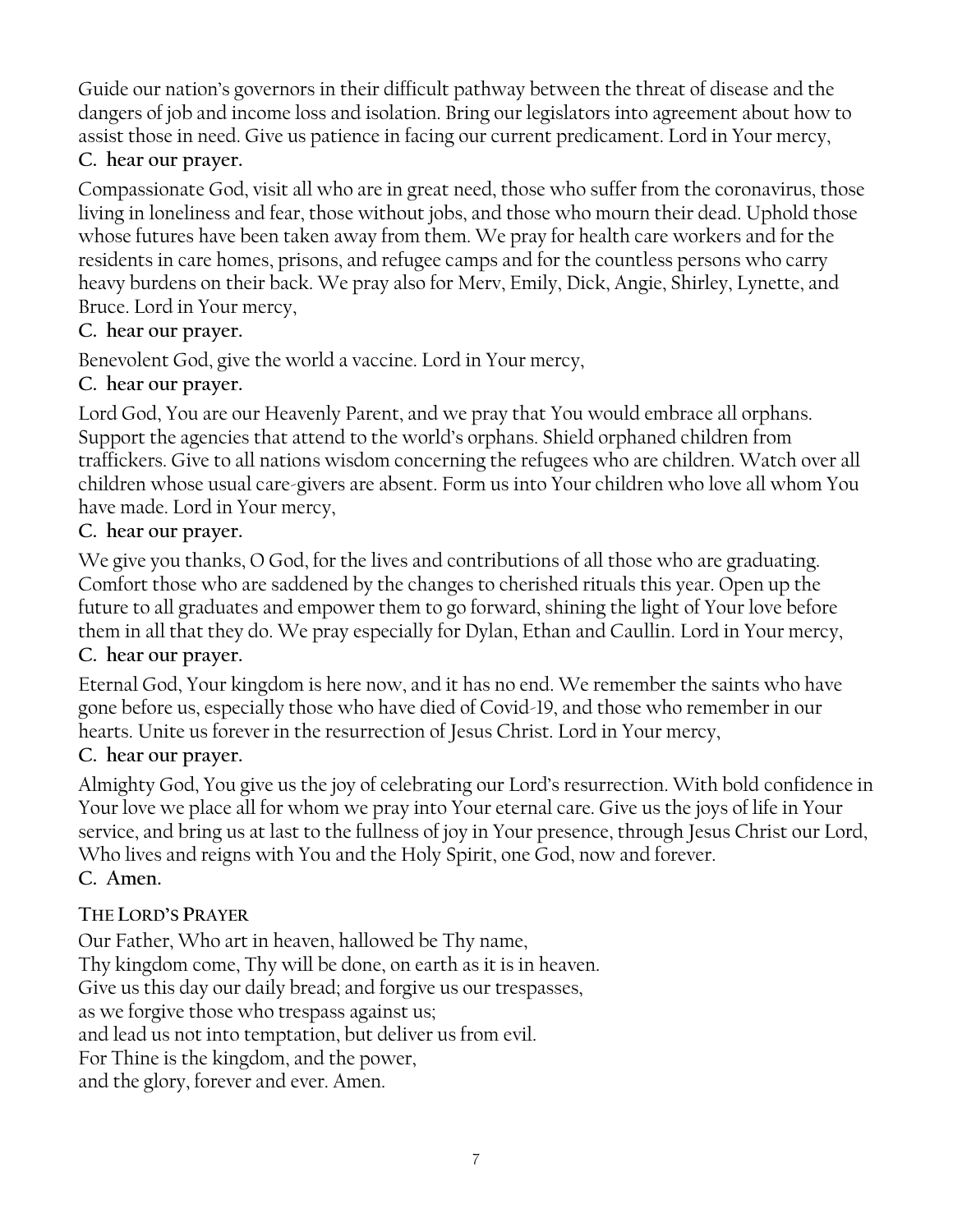#### **SENDING**

**BLESSING**

- P. The God of all grace, Who has called you to eternal glory in Christ, restore, support, strengthen, and  $+$  bless you by the power of the Holy Spirit, now and forever.
- C. Amen



- 2 Alleluia! Not as orphans are we left in sorrow now. Alleluia! He is near us; faith believes, nor questions how. Though the cloud from sight received Him when the forty days were o'er, shall our hearts forget His promise, "I am with you evermore"?
- 3 Alleluia! Bread of heaven, here on earth our food, our stay. Alleluia! Here the sinful flee to You from day to day. Intercessor, Friend of sinners, earth's Redeemer, hear our plea where the songs of all the sinless sweep across the crystal sea.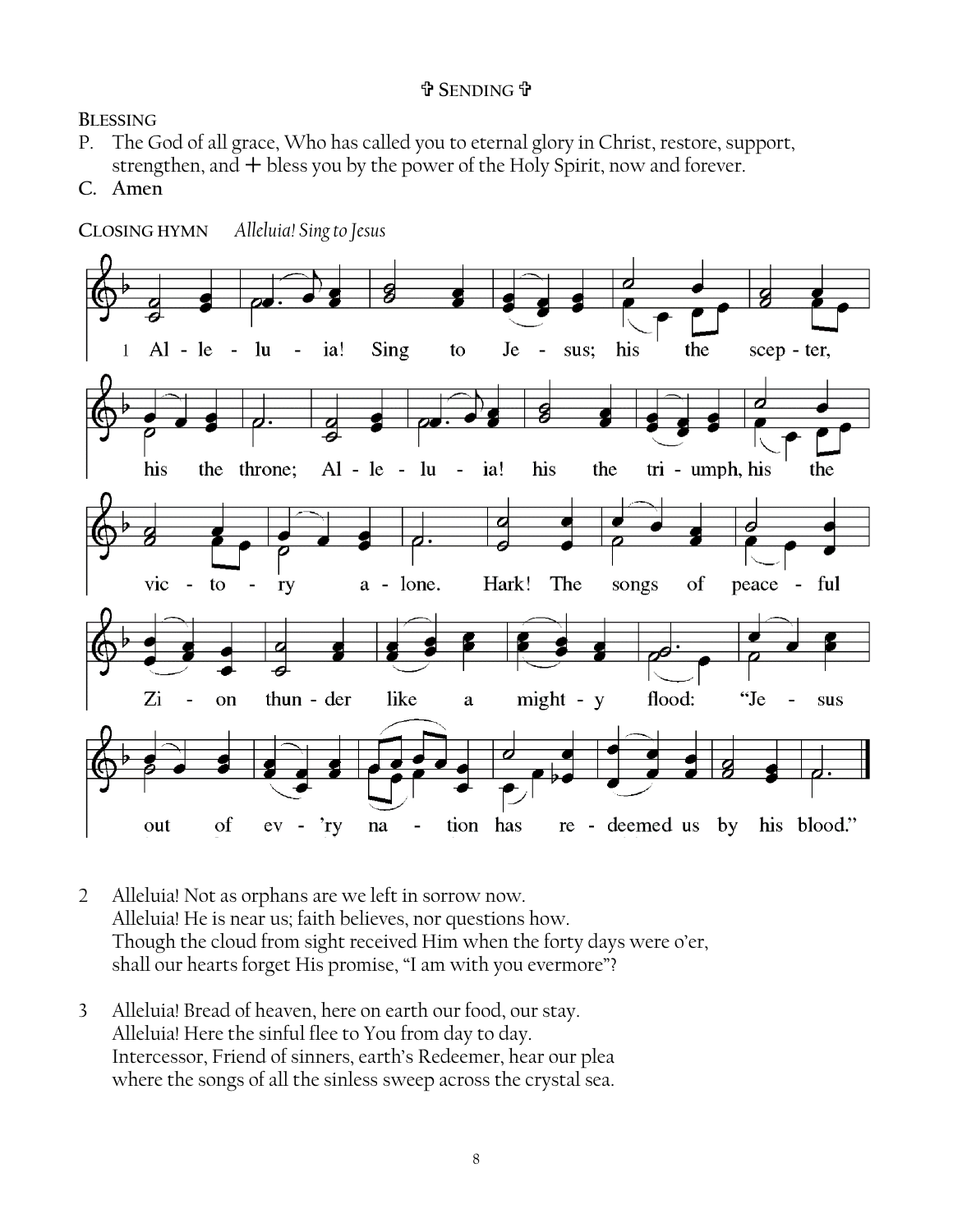**DISMISSAL** 

- P. Christ is Risen!
- **C. He is Risen indeed!**
- P. Go in peace. Share the good news.
- **C. Thanks be to God. Alleluia, Alleluia**

**Those who Serve: Ministers:** All the People of God **Presider:** Pastor Ellen Munter **Organist**: Terry Dybsetter **Reader:** Tracy Wente Cover image: Reflection in water of the Holy Spirit dove (Sue Ann Jackson)

#### **How to reach us:**

Church Office: 507-296-4658 Pastor's House: 507-296-4558 Pastor's Cell: 507-828-1000(call or text) Pastor's email: pastormunter@gmail.com Bethel email: bethellutheran@frontier.com Bethel web page: www.bethelofporter.com

#### **ANNOUNCEMENTS**

**Offering:** During this period of suspended in-person worship services, Bethel and Hemnes continue to have recurring expenses. Please remember to give financially to support the ministry of our congregations. For Bethel, you may mail your offering to the church office or give online at **<http://bit.ly/givebethel>**

#### **May 10, 2020**

 **General:** \$2,994.72 (\$349.50 received through E-Giving)  **Savings:** \$50.00 in memory of Beatrice Heise for Organ.

Monday May 18<sup>th</sup> is the regularly scheduled Church Council and Boards meeting. Watch for an upcoming announcement regarding this meeting.



Merv Anderson Emily Morton, Angie Denelsbeck Anderson Shirlee Gabbert Lynette Christie Bruce Jeremiason Our graduates: Dylan Bruns, Ethan Evjen & Caullin Frank.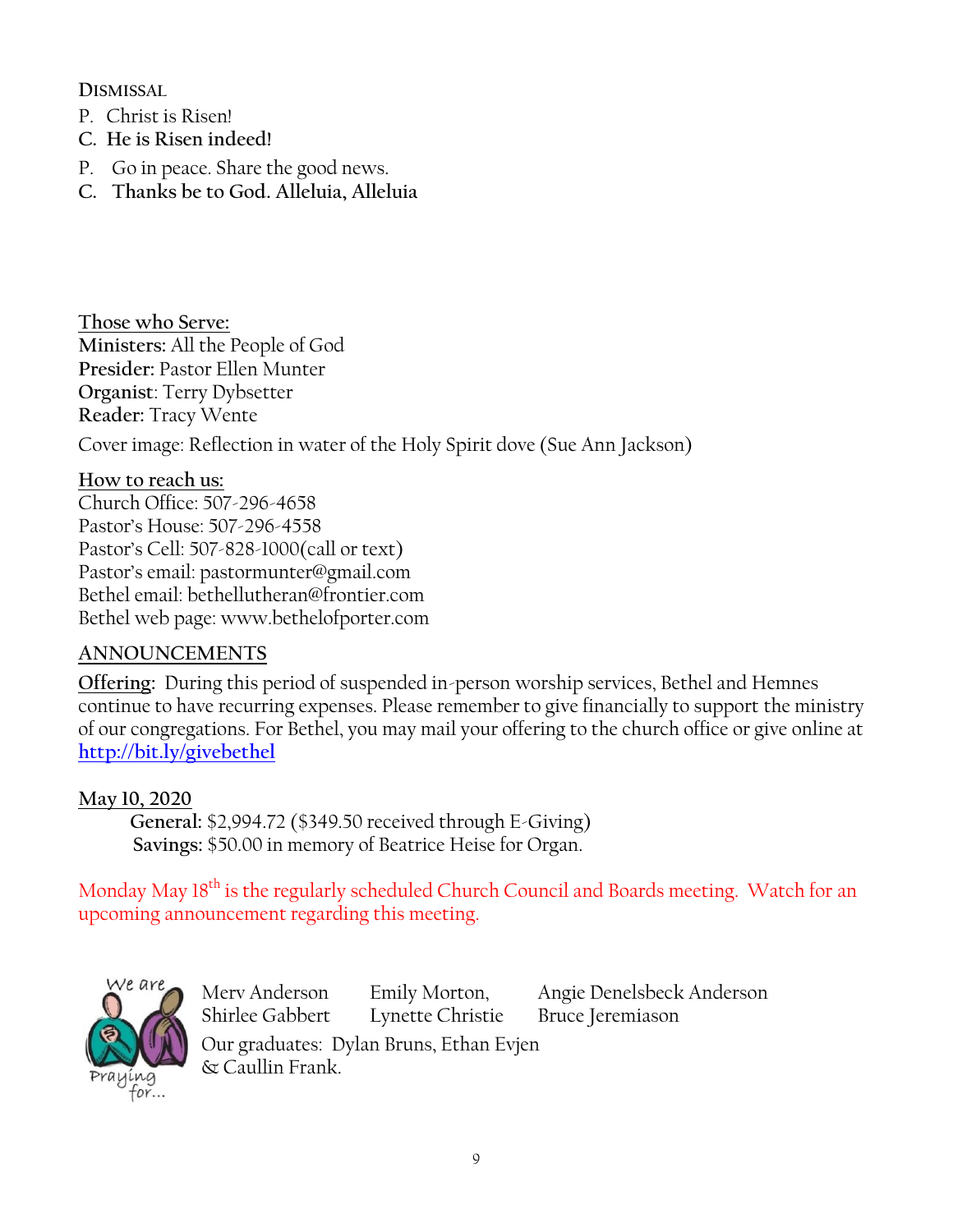#### **Acknowledgements**

*From Sundays and Seasons © 2019 and © 2020 Augsburg Fortress. All rights reserved. "Come Down, O Love Divine" Text: Bianco da Silva, d. 1434; tr. Richard F. Littledale, 1833-1890. Tune: © R. Vaughan Williams, 1872-1958. "He Is Arisen, Glorious Word" Text: Birgitte K. Boye, 1742-1824; tr. George T. Rygh, 1860-1942. "Alleluia! Sing to Jesus" Text and Music in the common domain. Hymns reprinted using OneLicense #A-718771 Permission has been granted for churches to use liturgical and musical material without licensing during this time of pandemic. Prayers of Intercession by Gail Ramshaw and Sundays and Seasons, lightly edited by Pastor Munter.*

# Bethel would like to congratulate the following young men as they graduate from Canby High School.

Dylan Bruns Ethan Evjen Caullin Frank.



God has more in store for you than you can even imagine. Ephesians 3:20

 $\bullet$